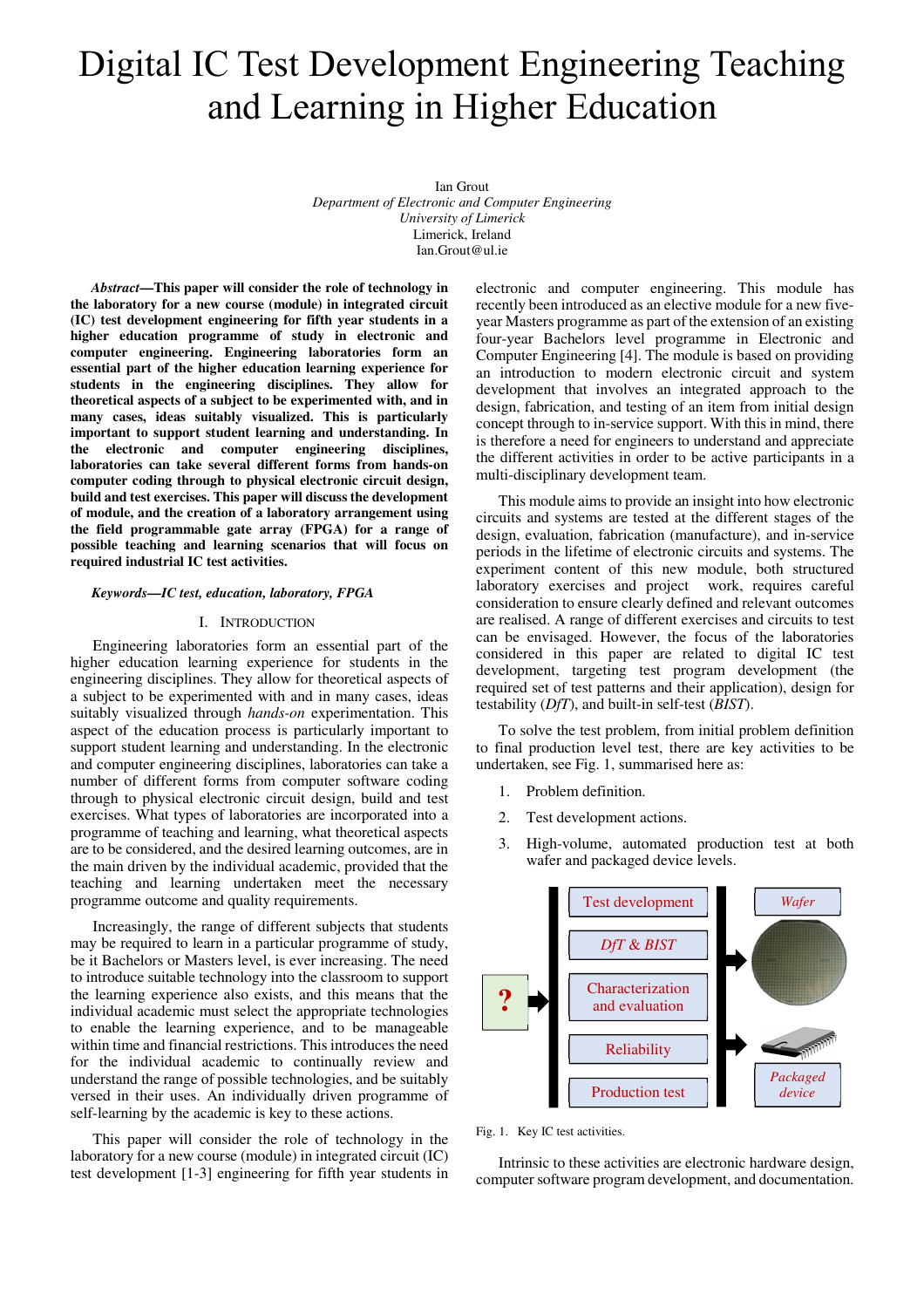The paper will be presented as follows. Section I has provided an introduction and rationale for the discussions covered in the paper. Section II will discuss IC test activities that target current and future industrial needs. The focus here will be on digital IC test development from initial test specification development through to production test program creation, and verification. The learning will therefore require specific electronic circuit and computer software design prerequisites. Section III will discuss the role of the laboratory in a new course (module) in test engineering development, and the choices made to select the appropriate mix of teaching and learning styles and technologies. Section IV will present a proposed laboratory platform based on the field programmable array (FPGA) [5, 6] that allows for student access to a hardware emulation of different digital IC test scenarios. This is seen as an alternative to verification through simulation of a software simulation model of the *circuit under test* (*CUT*) that involves hardware emulation. The different possible laboratory scenarios identifying different student access approaches (local and remote), and range of different circuits that can be emulated, will be introduced. The use of a case study design based on the IEEE Std 1149.1 "*IEEE Standard for Test Access Port and Boundary-Scan Architecture*" [7, 8] arrangement is embedded within the FPGA will be presented. Section V will conclude the paper.

## II. IC TEST DEVELOPMENT

In this section, IC test and the different aspects in test development will be discussed. Modern electronic circuits and systems rely on the use of high performance and cost-effective microelectronic circuits (ICs). A typical electronic circuit or system will be developed using a set of ICs, with the ICs varying in performance and signal processing operations that they are required to implement. In general, the types of ICs can be categorized as being analogue, digital, or mixed signal (mixed analogue and digital). The end user of these ICs expects to obtain functioning and reliable devices that they can use without any performance or functional issues. This is particularly important in safety critical applications such as biomedical, automotive, and aerospace. How to provide such functional and reliable ICs is a major concern of the microelectronics industry, and if someone were to look at the lifecycle of an IC from initial concept through to shipment of devices to the customer, there would be a range of different activities that the provider would undertake. Within the microelectronics industry and focusing just on the key engineering disciplines that are required to come together, engineers would work in teams to realise a working IC. Specifically, *design*, *fabrication*, and *test* are the engineering disciplines of primary concern here. The engineers within each discipline would interact with each other in various, and complex, ways during the development of an IC in order to realize an IC design that meets all requirements, and, referring to Fig. 2:

- 1. **Design engineers** are required to create a circuit design that meets the required specifications. The focus would on to deriving a circuit design that would meet the required circuit design specification with the smallest size circuit possible, and which could be fabricated using the target fabrication process.
- 2. **Fabrication (process) engineers** are required to fabricate the design to the appropriate quality level. They would take the design created in  $(1)$ , and fabricate the circuits using the target fabrication

process to be available as either a bare die (a known good die (KGD)) or as a packaged device.

3. **Test engineers** are required to develop and implement suitable test programs that will verify the operation of the fabricated designs. There would need to be a working knowledge of the circuit operation as well as the underlying fabrication process.

Underlying these operations are the needs to create and deploy new IC designs in a timely manner that meet the needs of a particular market needs and which are costeffective.



Fig. 2. Design, fabrication, and test interactions.

Increasingly, the role of test is a major concern with the development of increasingly more complex designs, higher operating frequencies, and the use of advanced lower geometry fabrication processes. Such moves in design and fabrication are required to meet current and future market needs but which produce increasingly difficult test challenges to solve. Design, fabrication, and test activities stopped being seen as separate activities years ago, and now are considered as interconnected activities where designs are created with fabrication and test considerations, following what can be referred to as a *DfX* (*Design for X*) approach. For example, the following *DfX* approaches are adopted in different situations:

- Design for testability (*DfT*).
- Design for manufacturability (*DfM*).
- Design for debug (*DfD*).
- Design for assembly (*DfA*).
- Design for reliability (*DfR*).
- Design for yield (*DfY*).

Each approach targets different aspects that are deemed to be of importance to the product developer. For example, *DfT* targets the need to test a design with a suitable quality level but in a realistic time, where the design complexity means that the design cannot be effectively tested without the introduction of additional circuitry within the IC to allow access for test purposes to the circuit that would otherwise not be possible. *DfT* is generally considered alongside *built-in self-test* (*BIST*), where:

- *DfT* considers the inclusion and use of test circuitry within the IC to allow an external tester access to the internal connections (nodes) and circuitry that would not be otherwise accessible by using the device pins only (the primary input/output (I/O) nodes).
- **BIST** considers the inclusion and use of test circuitry within the IC to allow the IC to test itself without the need of an external tester to provide the input stimulus and to monitor the output response of the IC. *BIST* is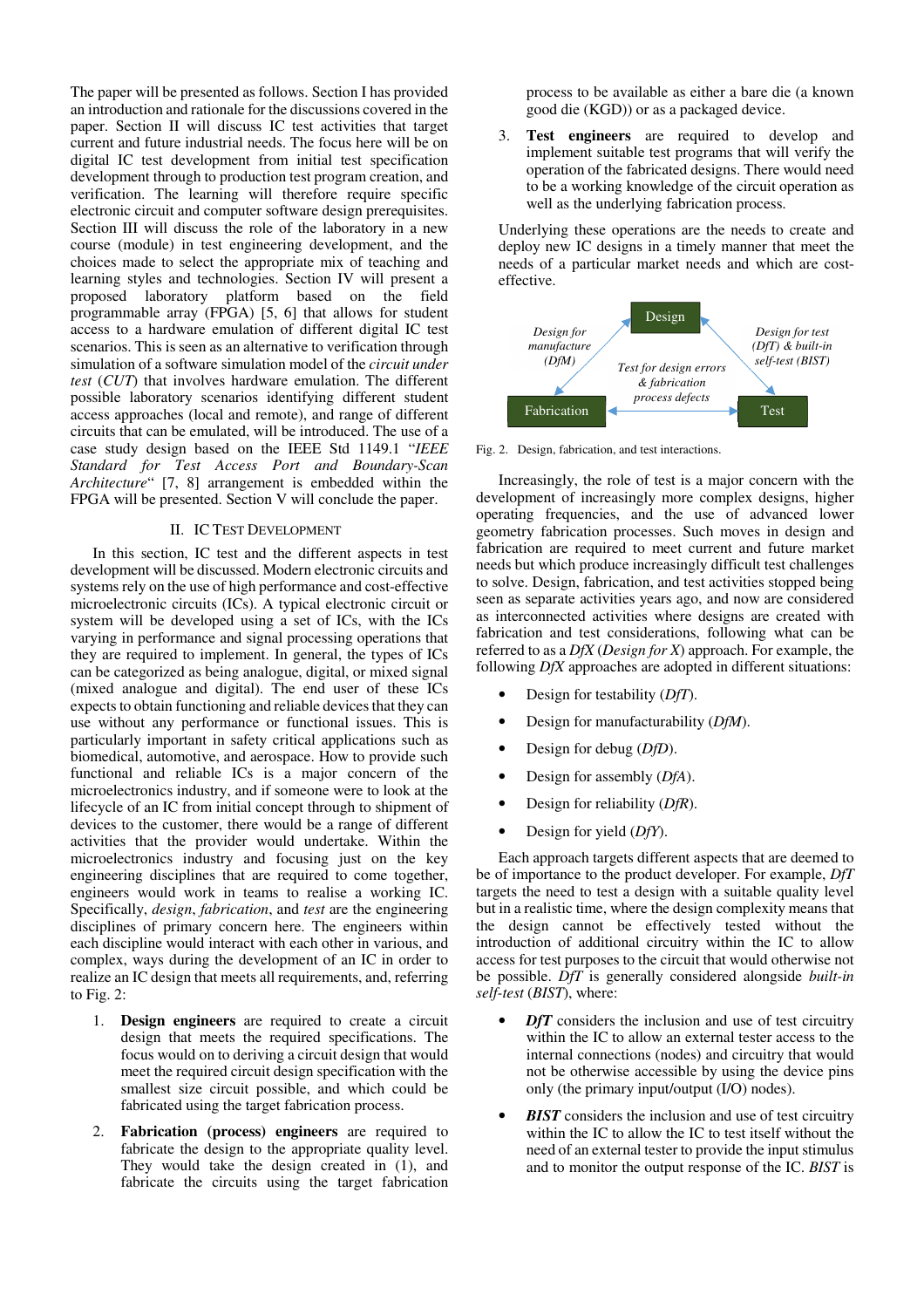a *DfT* technique but is generally considered as a subject by itself.

What aspects of test an individual would be involved in would vary and be dependent on the role within an organization and the test strategies adopted by the organization. However, in general test engineers would be required to be involved in test development activities that cover all aspects of the test process from initial test specification creation through to production test program development and deployment. Both electronic hardware and computer software programming skills would be required in undertaking such roles.

## III. DEVELOPMENT OF A TEACHING MODULE IN TEST DEVELOPMENT ENGINEERING

In this section, a new module in test development engineering is presented. This module has recently been introduced as an elective module for a new five-year Masters programme as part of the extension of an existing four-year Bachelors level programme in Electronic and Computer Engineering [4], and targets fifth year students who would be interested in test activities within the microelectronics industry. The rationale for this module is stated as:

*"In modern electronic circuit and system development, there is an integrated approach to the design, fabrication, and testing of an item from initial design concept through to in-service support. There is therefore a need for engineers to understand and appreciate the different activities in order to be active participants in a multi-disciplinary development team. This module will provide an insight into how electronic circuits and systems are tested at the different stages of the design, evaluation, fabrication (manufacture) and in-service periods in the lifetime of electronic circuits and systems."* 

As such it is required to provide depth as well as breadth to the subject at the appropriate academic level. The module is a one-semester, fifteen-week module consisting of twelve teaching weeks, project work, and an end of semester examination. Within the academic structure of the University of Limerick, the module has been devised with the following considerations:

- 1. Twelve teaching weeks, with two, one-hour lectures and one two-hour laboratory per week.
- 2. Space in the schedule for self-study time.
- 3. Project work that would be undertaken alongside the laboratory sessions.
- 4. Revision week (week 13).
- 5. End of semester examination (weeks 14 & 15).
- 6. Six ECTS (European Credit Transfer System) credit module.

This is a typical module structure and the focus of the module would be on digital IC test development, including design, *DfT*, and *BIST* considerations. However, digital test will be put into context with an introduction to test development activities, industrial requirements, economics, and, analogue and mixed-signal test. Hence, the module learning outcomes would account for the need for theoretical

knowledge acquisition and practical skills development based on specified psychomotor, cognitive and affective domains.

## IV. LABORATORY PLATFORM BASED ON THE FPGA

In this section, the FPGA based laboratory platform developed to support the teaching and learning in the test development module will be introduced and discussed. This is based on the Xilinx Artix-7 FPGA [9], and the Digilent Arty platform [10].

Laboratory experiments can be created using a range of different electronic circuits and software programming languages. The choice of the appropriate set of technologies is not always immediately obvious, and several different approaches can be envisaged that would meet the objectives of the laboratory. In many cases, it is the personal knowledge and interest areas of the relevant academic that define what set of technologies are used. However, there is a significant effort required to set-up and maintain the laboratory.

In the laboratory arrangement to use in this module, the FPGA is used as the core technology that provides for a flexible and programmable laboratory platform to design and develop. The FPGA provides for a powerful alternative to the software programmed processor (microprocessor  $(\mu P)$ , digital signal processor (DSP) or microcontroller  $(\mu C)$ ) utilizing the hardware resources within the FPGA to develop a hardware only platform, or a hardware-software co-design platform that embeds one or more processors that will operate alongside the embedded hardware within the FPGA. In this laboratory setup, see Fig. 3, the FPGA is provided in the Arty-35T development board. The Xilinx MicroBlaze processor [11] runs a software program, and this interfaces to experiment hardware within the FPGA that is created using VHDL (VHSIC (Very High Speed Integrated Circuit) Hardware Description Language) [12]. As an alternative, Verilog HDL [13] is also used to describe the hardware instead of VHDL.



Fig. 3. FPGA based system architecture.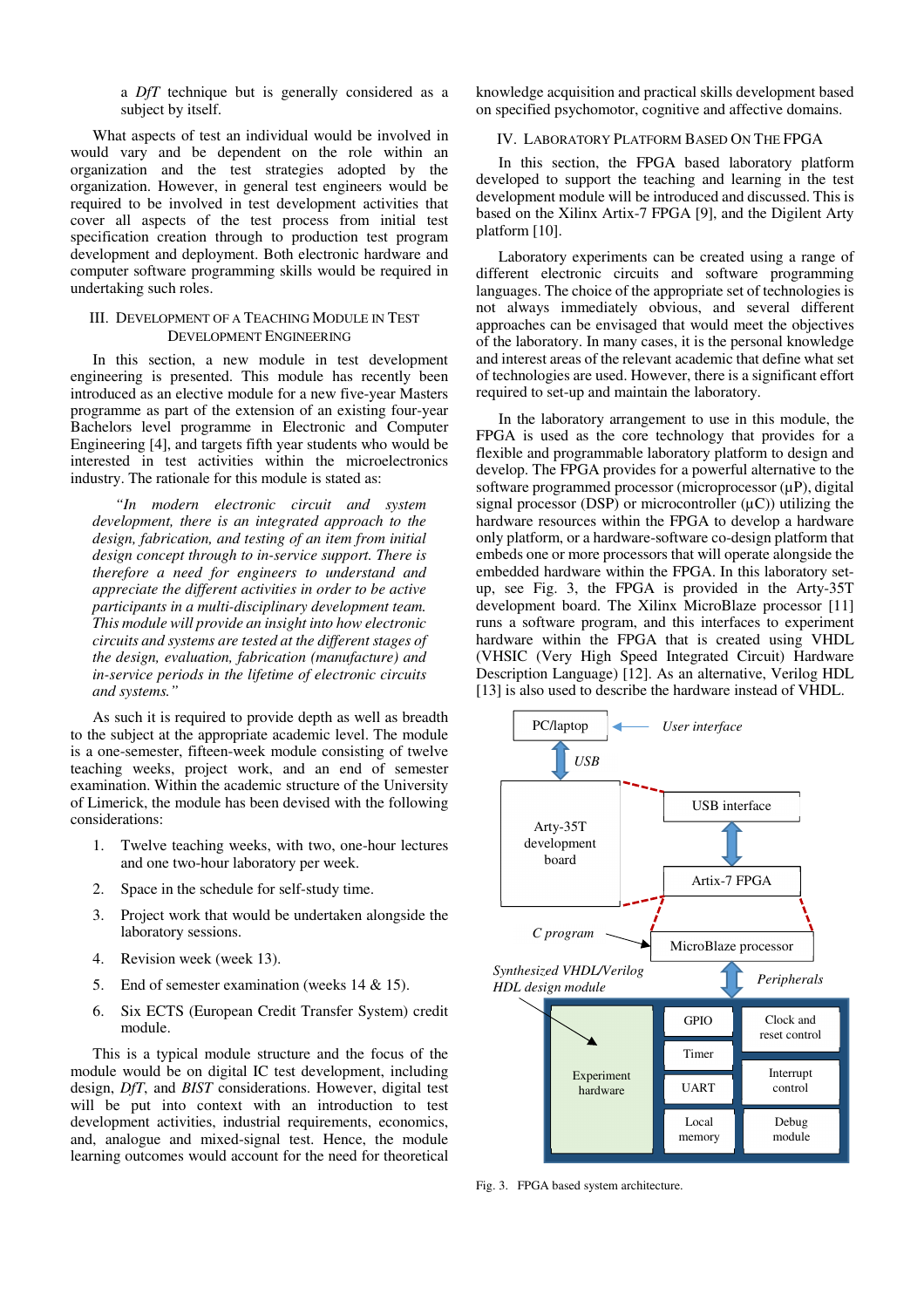

Fig. 4. Potential uses of the FPGA in test engineering laboratories.

The circuit design within the FPGA is based on the use of the Xilinx MicroBlaze 32-bit RISC (reduced instruction set computer) architecture soft processor core (version 11.0) [11] to provide the user and experiment interfacing, and a hardware module that implements the experiment (*core to test*) as shown in Figs. 4 and 5. Fig. 5 shows the top-level block diagram created using Xilinx Vivado 2019.2 [14]. The MicroBlaze processor runs a compiled C program created using Xilinx Vitis 2019.2 [15]. The processor communicates with the connected computer using a UART/USB (universal asynchronous receiver transmitter/universal serial bus) arrangement with the UART embedded as a processor peripheral within the FPGA. The peripherals are connected to the processor via the AXI (**A**dvanced e**X**tensible **I**nterface) bus [16]. The processor operates on a master clock frequency of 100 MHz. Development of the FPGA based system required design decisions in order to determine which operations were to be performed in software, and which operations were to be performed in hardware. The processor allows interfacing to the external computer (user), and the experiment hardware (internal and external), as well as the ability to implement a range of possible learning analytics operations that would be based on data collection and sorting, and analysis using supervised and unsupervised machine learning algorithms (e.g., [17]). For example, where each learner ran their test program on the FPGA, the FPGA could automatically log and locally store the user identification code (ID, i.e., a unique ID (UID)) along with the time/date and statistics on the running of the test program. This data could then be accessed at a suitable time to analyze the user operations. These are readily implemented and modified in software using C or C++ programming.



Fig. 5. MicroBlaze block design in Vivado 2019.2.

The *circuit under test* (*core to test*) was implemented in hardware, and any changes in the hardware would require resynthesis of the design and reconfiguring the FPGA. This means that the *circuit under test* was a hardware emulation of a physical system rather than a simulation model. The hardware approach would also model a final system implementation more closely than a software model built into the processor program.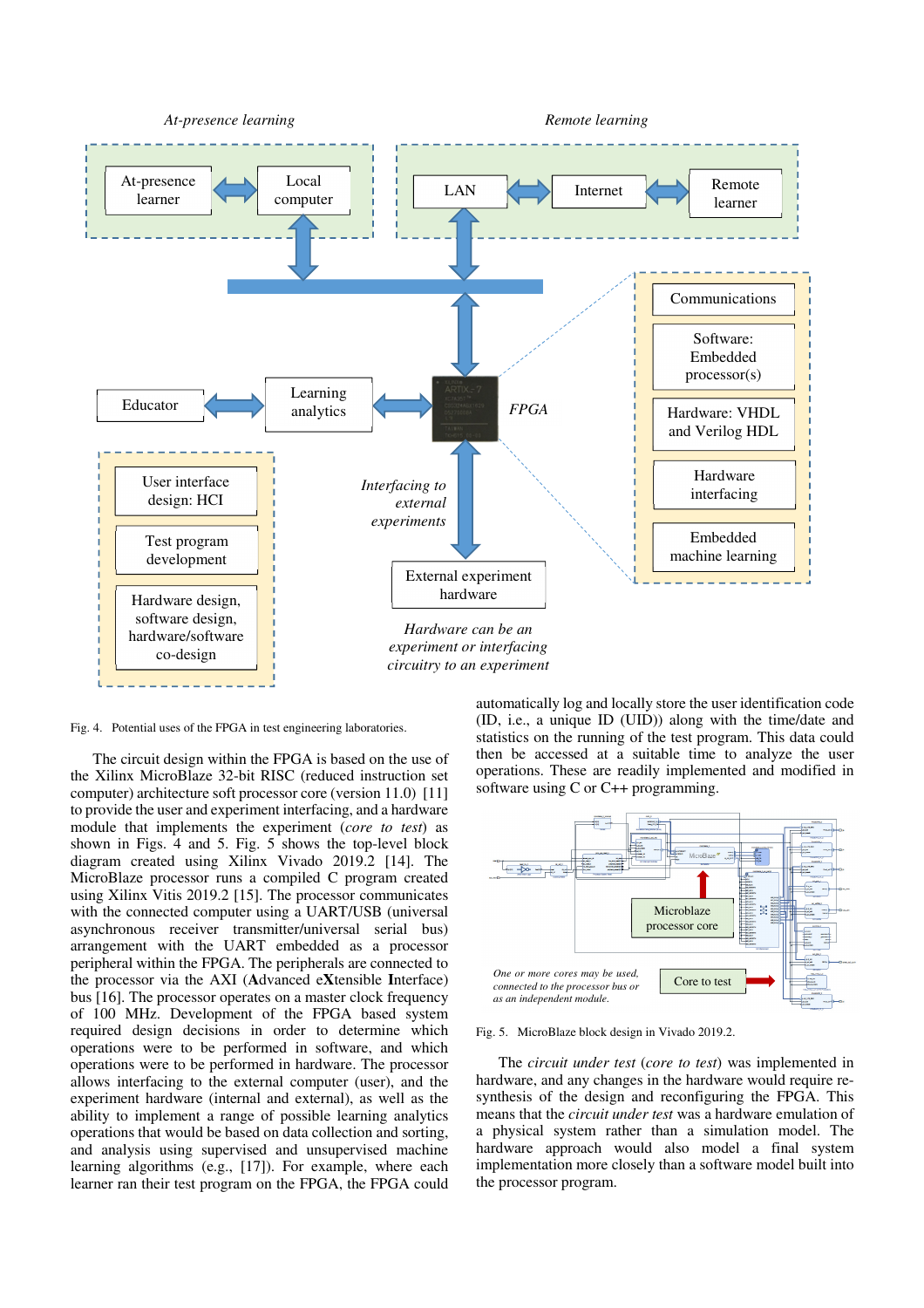The FPGA and experiment would be accessed by the learner (user) either in a local learning mode (*at-presence*) or in a remote learning mode. The local learning mode would require access to the physical experiment hardware whereas a remote learning mode would require internet access and access to a remote laboratory [18] housing the physical experiment hardware:

- 1. *Local*: The experiment hardware is local to the user. The *at-presence learner* interacts with the FPGA directly, and possibly additional external circuitry, via a computer software application. The FPGA provides the user communications hardware/software and internal circuitry to test.
- 2. *Remote*: The experiment is remotely located from the user. The *remote learner* interacts with the FPGA indirectly via a network or internet connection. The FPGA forms a remote laboratory and allows multiple users to access the single hardware resource.

For example, in a *local* learning mode, the FPGA would be connected directly to the user computer, and the user would either access a provided software application or write their own software application to apply the test stimulus and read/analyze the test results. Different programming/scripting languages could be used, and either a graphical user interface (GUI) or command line (text) based approach could be adopted. Fig. 6 shows an example command line-based approach that reads and displays the input and output signals as binary values using a Python [19] script.

The idea behind the use of the PC (personal computer) side interface would be as follows:

- 1. The user interprets the available information on the *circuit under test*, and develops a suitable test procedure that defines the sequence of actions to follow.
- 2. Using either an existing PC side software application or an application that is written by the user following a predefined communications protocol, the test procedure is translated to a test program.
- 3. The test program is run by transmitting the test data and control signals, and reading the circuit response via the USB port.
- 4. The user saves and analyzes the results to determine the operation of the *circuit under test*.

In Fig. 6, the idea behind the *look and feel* of the interface is to be text based only to allow the learner to develop a test program/script at a lower level, and hence a greater understanding of the individual steps required in running the test than a GUI based approach might allow for. Hence, the target learner would be an individual who would need to learn how to develop test programs at the code level for activities ranging from design debugging through evaluation and characterization, to production test.

In Fig. 6, the test data is provided in a human readable form and would require further post-processing (text string manipulation) in order to extract the required information. This could be presented to the user in different formats such as raw text, within a spreadsheet, test output as predefined pass-fail values, and logic timing diagrams. This approach would allow for the laboratory developer to create different teaching and learning scenarios within the laboratory that

could be used for different target learners. For example, the laboratory could be:

- 1. More hardware oriented, with the learner considering the operation of pre-defined hardware in terms of logical behaviour and signal timing.
- 2. Understanding the standard document(s), and interpreting the document(s) to develop test hardware and test programs.
- 3. Developing functional test programs or structured test programs. In a structured test program, the test program developer would aim to develop tests that look for specific faults, such as the stuck-at-fault or bridging fault, rather than looking for correct functionality. Designs with programmable faults could be included in the design.
- 4. More software oriented in developing suitable applications that fit the needs of the user, and which enable the learning of software design techniques as well as different programming/scripting languages.
- 5. Developing new design cores to test, and extending the provided test logic to incorporate more aspects of the standard document, more instructions, and enabling extensions to the set-up with more complex designs and other *DfT* approaches such as internal scan path.

|  | Command Prompt |  |                                                           |  |                                                                   |  | $\sim$                                                                                |
|--|----------------|--|-----------------------------------------------------------|--|-------------------------------------------------------------------|--|---------------------------------------------------------------------------------------|
|  |                |  |                                                           |  |                                                                   |  | >> a=0 b=0 cin=0 ; Cout Sum(3) Sum(2) Sum(1) Sum(0) TDO = 000000 = 0 ; 10000001100001 |
|  |                |  |                                                           |  |                                                                   |  | >> a=0 b=0 cin=0 ; Cout Sum(3) Sum(2) Sum(1) Sum(0) TDO = 000000 = 0 ; 10000011100001 |
|  |                |  |                                                           |  |                                                                   |  | >> a=0 b=0 cin=0 ; Cout Sum(3) Sum(2) Sum(1) Sum(0) TDO = 000000 = 0 ; 10000001100001 |
|  |                |  |                                                           |  |                                                                   |  | >> a=0 b=0 cin=0 ; Cout Sum(3) Sum(2) Sum(1) Sum(0) TDO = 000000 = 0 ; 10000011100001 |
|  |                |  |                                                           |  |                                                                   |  | >> a=0 b=0 cin=0 ; Cout Sum(3) Sum(2) Sum(1) Sum(0) TDO = 000000 = 0 ; 10000001100001 |
|  |                |  |                                                           |  |                                                                   |  | >> a=0 b=0 cin=0 ; Cout Sum(3) Sum(2) Sum(1) Sum(0) TDO = 000000 = 0 ; 10000011100001 |
|  |                |  |                                                           |  |                                                                   |  | >> a=0 b=0 cin=0 ; Cout Sum(3) Sum(2) Sum(1) Sum(0) TDO = 000000 = 0 ; 10000001100001 |
|  |                |  |                                                           |  |                                                                   |  | >> a=0 b=0 cin=0 ; Cout Sum(3) Sum(2) Sum(1) Sum(0) TDO = 000000 = 0 ; 10000011100001 |
|  |                |  |                                                           |  |                                                                   |  | >> a=0 b=0 cin=0 ; Cout Sum(3) Sum(2) Sum(1) Sum(0) TDO = 000000 = 0 ; 10000001100001 |
|  |                |  |                                                           |  |                                                                   |  | >> a=0 b=0 cin=0 : Cout Sum(3) Sum(2) Sum(1) Sum(0) TDO = 000000 = 0 : 10000011100001 |
|  |                |  |                                                           |  |                                                                   |  | >> a=0 b=0 cin=0 ; Cout Sum(3) Sum(2) Sum(1) Sum(0) TDO = 000000 = 0 ; 10000001100001 |
|  |                |  |                                                           |  |                                                                   |  | >> a=0 b=0 cin=0 ; Cout Sum(3) Sum(2) Sum(1) Sum(0) TDO = 000000 = 0 ; 10000011100001 |
|  |                |  |                                                           |  |                                                                   |  | >> a=0 b=0 cin=0 ; Cout Sum(3) Sum(2) Sum(1) Sum(0) TDO = 000000 = 0 ; 10000001100001 |
|  |                |  |                                                           |  |                                                                   |  | >> a=0 b=0 cin=0 ; Cout Sum(3) Sum(2) Sum(1) Sum(0) TDO = 000000 = 0 ; 10000011100001 |
|  |                |  |                                                           |  |                                                                   |  | >> a=0 b=0 cin=0 ; Cout Sum(3) Sum(2) Sum(1) Sum(0) TDO = 000000 = 0 ; 10000001100001 |
|  |                |  |                                                           |  |                                                                   |  | >> a=0 b=0 cin=0 ; Cout Sum(3) Sum(2) Sum(1) Sum(0) TDO = 000000 = 0 ; 10000011100001 |
|  |                |  |                                                           |  |                                                                   |  | >> a=0 b=0 cin=0 ; Cout Sum(3) Sum(2) Sum(1) Sum(0) TDO = 000000 = 0 ; 10000001100001 |
|  |                |  |                                                           |  |                                                                   |  | >> a=0 b=0 cin=0 ; Cout Sum(3) Sum(2) Sum(1) Sum(0) TDO = 000001 = 0 ; 10000011100001 |
|  |                |  |                                                           |  |                                                                   |  | >> a=0 b=0 cin=0 ; Cout Sum(3) Sum(2) Sum(1) Sum(0) TDO = 000001 = 0 ; 10000001100001 |
|  |                |  |                                                           |  |                                                                   |  | >> a=0 b=0 cin=0 : Cout Sum(3) Sum(2) Sum(1) Sum(0) TDO = 000001 = 0 : 10000011100001 |
|  |                |  |                                                           |  |                                                                   |  | >> a=0 b=0 cin=0 ; Cout Sum(3) Sum(2) Sum(1) Sum(0) TDO = 000001 = 0 ; 10000001100001 |
|  |                |  |                                                           |  |                                                                   |  | >> a=0 b=0 cin=0 ; Cout Sum(3) Sum(2) Sum(1) Sum(0) TDO = 000000 = 0 ; 10000011100001 |
|  |                |  |                                                           |  |                                                                   |  | >> a=0 b=0 cin=0 ; Cout Sum(3) Sum(2) Sum(1) Sum(0) TDO = 000000 = 0 ; 10000001100001 |
|  |                |  |                                                           |  |                                                                   |  | >> a=0 b=0 cin=0 ; Cout Sum(3) Sum(2) Sum(1) Sum(0) TDO = 000000 = 0 ; 10000011100001 |
|  |                |  |                                                           |  |                                                                   |  | >> a=0 b=0 cin=0 ; Cout Sum(3) Sum(2) Sum(1) Sum(0) TDO = 000000 = 0 ; 10000001100001 |
|  |                |  |                                                           |  |                                                                   |  | >> a=0 b=0 cin=0 ; Cout Sum(3) Sum(2) Sum(1) Sum(0) TDO = 000000 = 0 ; 10000001000011 |
|  |                |  |                                                           |  |                                                                   |  | >> a=0 b=0 cin=0 ; Cout Sum(3) Sum(2) Sum(1) Sum(0) TDO = 000000 = 0 ; 10010001000011 |
|  |                |  |                                                           |  |                                                                   |  | >> a=0 b=0 cin=0 ; Cout Sum(3) Sum(2) Sum(1) Sum(0) TDO = 000000 = 0 ; 10011001000011 |
|  |                |  |                                                           |  |                                                                   |  | >> a=0 b=0 cin=0 ; Cout Sum(3) Sum(2) Sum(1) Sum(0) TDO = 000000 = 0 ; 10000001000111 |
|  |                |  |                                                           |  |                                                                   |  | >> a=0 b=0 cin=0 ; Cout Sum(3) Sum(2) Sum(1) Sum(0) TDO = 000000 = 0 ; 10000001000111 |
|  |                |  |                                                           |  | ------- Boundary scan register test 3 (SAMPLE/PRELOAD) ---------- |  |                                                                                       |
|  |                |  | ------- Boundary scan register test 4 (BYPASS) ---------- |  |                                                                   |  |                                                                                       |
|  |                |  |                                                           |  |                                                                   |  |                                                                                       |

--------- Final values ---------<br>>> a=0 b=0 cin=0 ; Cout Sum(3) Sum(2) Sum(1) Sum(0) TDO = 000000 = 0 ; 10000001000111 End script run Sun Apr 12 09:11:16 2020

Fig. 6. Example test I/O using a Python script and Windows Command Prompt interface.

## V. CONCLUSIONS

This paper has introduced and discussed the design of a new teaching module in IC test development. The rationale for the module was identified and the structure of the teaching and learning discussed. The role of the laboratory in this type of teaching and learning was developed and, for this module, a laboratory arrangement using the FPGA was elaborated. The laboratory is based on the Xilinx Artix-7 FPGA and utilizes the hardware resources within the FPGA to provide for a flexible hardware platform to implement a range of different teaching and learning scenarios.